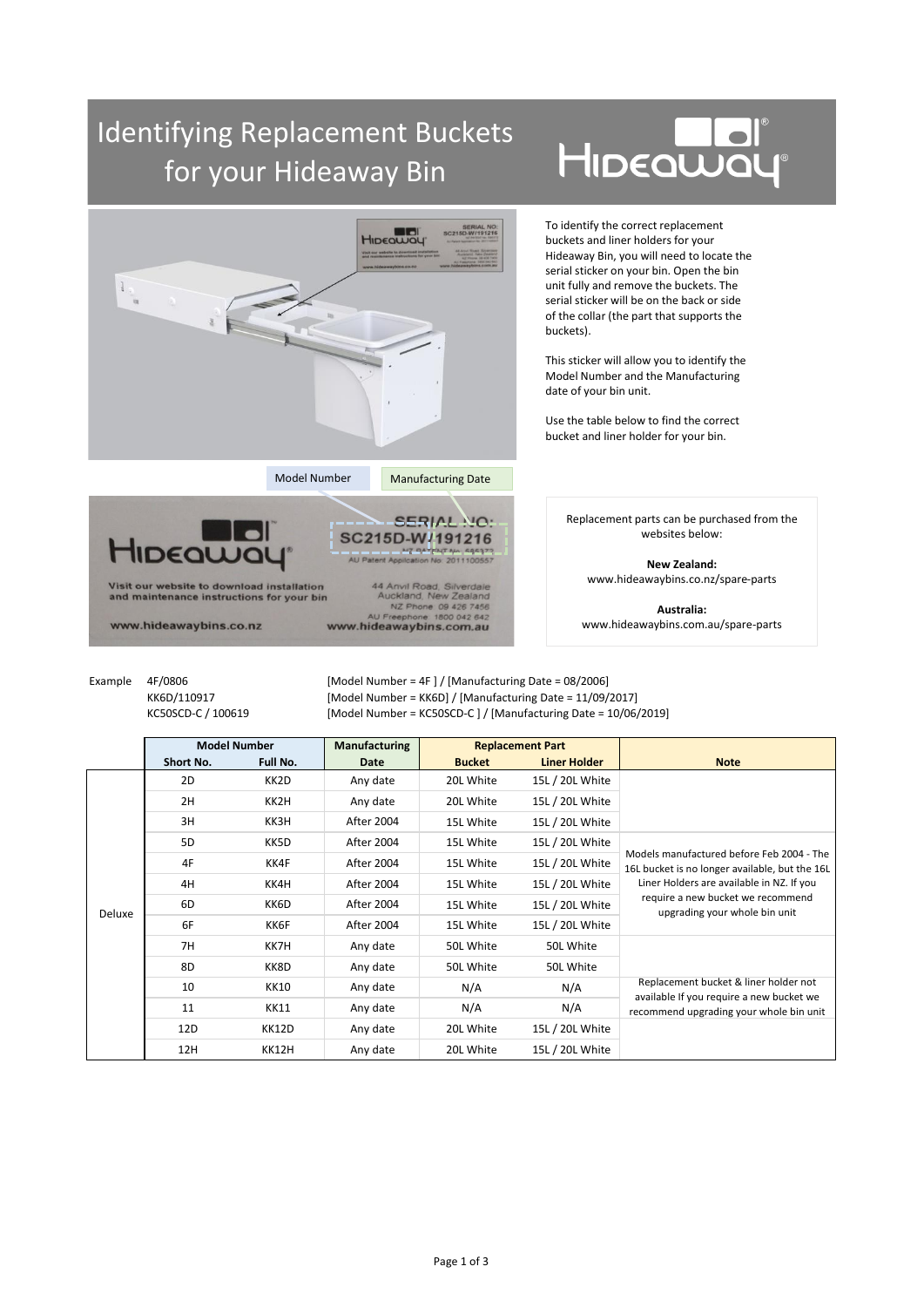|         | <b>Model Number</b> |               | <b>Manufacturing</b> | <b>Replacement Part</b> |                     |             |
|---------|---------------------|---------------|----------------------|-------------------------|---------------------|-------------|
|         | Short No.           | Full No.      | Date                 | <b>Bucket</b>           | <b>Liner Holder</b> | <b>Note</b> |
|         | 15D                 | KC15D         | Any date             | 15L White               | 15L / 20L White     |             |
|         | 15H                 | KC15H         | Any date             | 15L White               | 15L / 20L White     |             |
|         | 20D                 | KC20D         | Any date             | 20L White               | 15L / 20L White     |             |
|         | 20H                 | KC20H         | Any date             | 20L White               | 15L / 20L White     |             |
|         | 30D                 | KC30D         | Any date             | 15L White               | 15L / 20L White     |             |
|         | 30H                 | KC30H         | Any date             | 15L White               | 15L / 20L White     |             |
|         | 40D                 | KC40D         | Any date             | 20L White               | 15L / 20L White     |             |
|         | 40H                 | KC40H         | Any date             | 20L White               | 15L / 20L White     |             |
| Compact | 50D                 | KC50D         | Any date             | 50L White               | 50L White           |             |
|         | 50H                 | KC50H         | Any date             | 50L White               | 50L White           |             |
|         | 140D                | KC140D        | Any date             | 40L White               | 40L White           |             |
|         | 140H                | KC140H        | Any date             | 40L White               | 40L White           |             |
|         | 240D                | <b>KC240D</b> | Any date             | 40L White               | 40L White           |             |
|         | 240H                | <b>KC240H</b> | Any date             | 40L White               | 40L White           |             |
|         | KCF215D             |               | Any date             | 15L White               | 15L / 20L White     |             |
|         | KCF215H             |               | Any date             | 15L White               | 15L / 20L White     |             |
|         | KC15SCD             | KC15SCD-W     | Any date             | 15L White               | 15L / 20L White     |             |
|         | KC15SCD-C           |               | Any date             | 15L Cinder              | 15L / 20L Cinder    |             |
|         | KC15SCH             | KC15SCH-W     | Any date             | 15L White               | 15L / 20L White     |             |
|         | KC20SCD             | KC20SCD-W     | Any date             | 20L White               | 15L / 20L White     |             |
|         | KC20SCD-C           |               | Any date             | 20L Cinder              | 15L / 20L Cinder    |             |
|         | KC20SCH             | KC20SCH-W     | Any date             | 20L White               | 15L / 20L White     |             |
|         | KC30SCD             | KC30SCD-W     | Any date             | 15L White               | 15L / 20L White     |             |
|         | KC30SCD-C           |               | Any date             | 15L Cinder              | 15L / 20L Cinder    |             |
|         | KC30SCH             | KC30SCH-W     | Any date             | 15L White               | 15L / 20L White     |             |
|         | KC40SCD             | KC40SCD-W     | Any date             | 20L White               | 15L / 20L White     |             |
|         | KC40SCD-C           |               | Any date             | 20L Cinder              | 15L / 20L Cinder    |             |
|         | KC40SCH             | KC40SCH-W     | Any date             | 20L White               | 15L / 20L White     |             |
|         | KC50SCD             | KC50SCD-W     | Any date             | 50L White               | 50L White           |             |
|         | KC50SCH             | KC50SCH-W     | Any date             | 50L White               | 50L White           |             |
|         | KC140SCD            | KC140SCD-W    | Any date             | 40L White               | 40L White           |             |
|         | KC140SCD-C          |               | Any date             | 40L Cinder              | 40L Cinder          |             |
|         | KC140SCH            | KC140SCH-W    | Any date             | 40L White               | 40L White           |             |
| Compact | KC235SCD-W          |               | Any date             | 35L White               | 35L White           |             |
|         | KC235SCD-C          |               | Any date             |                         | 35L Cinder          |             |
|         |                     |               |                      | 35L Cinder              |                     |             |
|         | KC235SCH            | KC235SCH-W    | Any date             | 35L White               | 35L White           |             |
|         | KC240SCD            | KC240SCD-W    | Any date             | 40L White               | 40L White           |             |
|         | KC240SCD-C          |               | Any date             | 40L Cinder              | 40L Cinder          |             |
|         | KC240SCH            | KC240SCH-W    | Any date             | 40L White               | 40L White           |             |
|         | KCF115SCH           | KCF115SCH-W   | Any date             | 15L White               | 15L / 20L White     |             |
|         | KCF115SCH-C         |               | Any date             | 15L Cinder              | 15L / 20L Cinder    |             |
|         | KCF120SCH           | KCF120SCH-W   | Any date             | 20L White               | 15L / 20L White     |             |
|         | KCF120SCH-C         |               | Any date             | 20L Cinder              | 15L / 20L Cinder    |             |
|         | KCF215SCD           | KCF215SCD-W   | Any date             | 15L White               | 15L / 20L White     |             |
|         | KCF215SCD-C         |               | Any date             | 15L Cinder              | 15L / 20L Cinder    |             |
|         | KCF215SCH           | KCF215SCH-W   | Any date             | 15L White               | 15L / 20L White     |             |
|         | KCF215SCH-C         |               | Any date             | 15L Cinder              | 15L / 20L Cinder    |             |
|         | KCF220SCD           | KCF220SCD-W   | Any date             | 20L White               | 15L / 20L White     |             |
|         | KCF220SCD-C         |               | Any date             | 20L Cinder              | 15L / 20L Cinder    |             |
|         | KCF220SCH           | KCF220SCH-W   | Any date             | 20L White               | 15L / 20L White     |             |
|         | KCF220SCH-C         |               | Any date             | 20L Cinder              | 15L / 20L Cinder    |             |